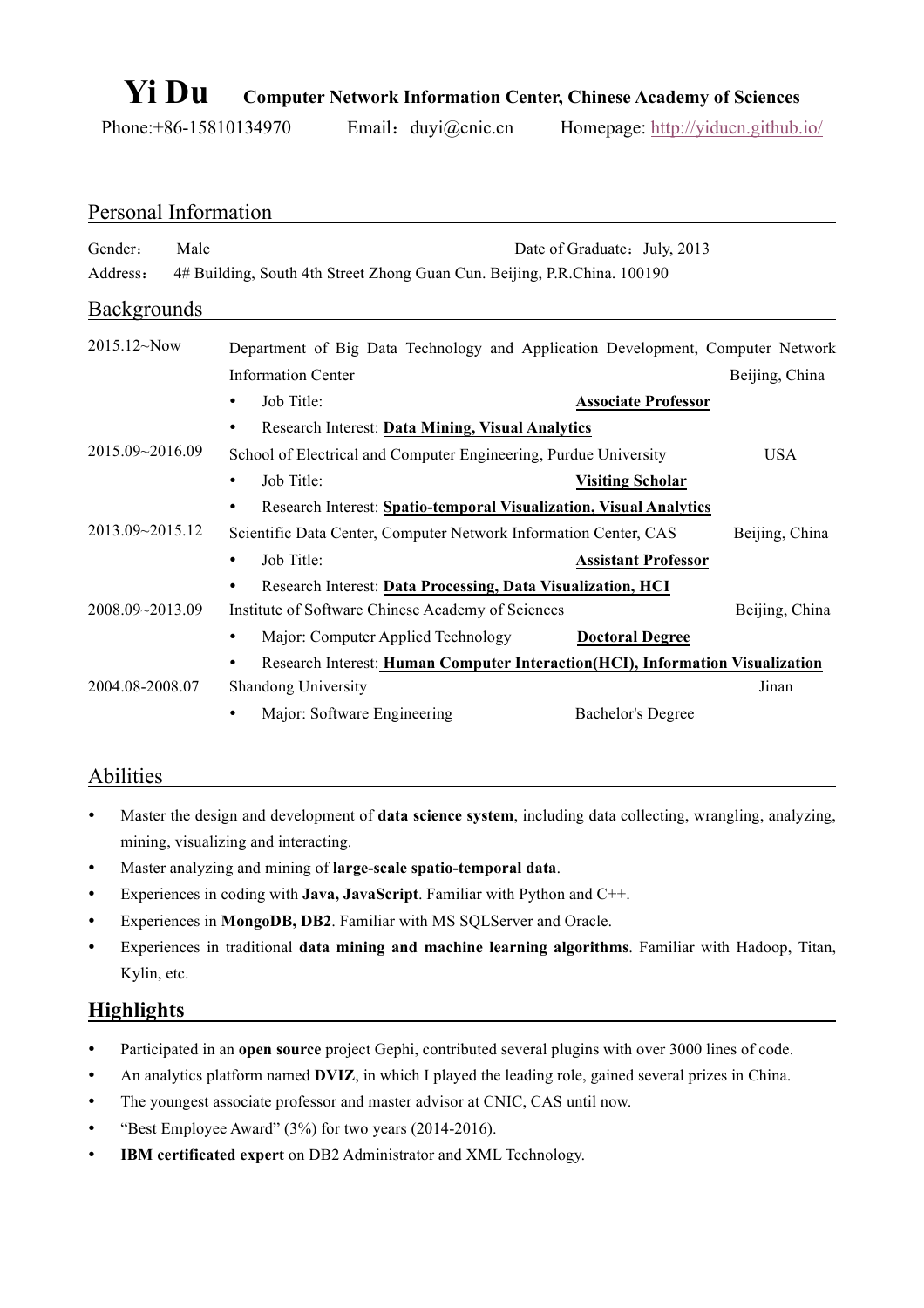#### Selected Publications & Papers

- [1] Lei Ren, Yongchang Wei, Jin Cui, **Yi Du**, A Sliding Window based Multi-stage Clustering and Probabilistic Forecasting Approach for Large Multivariate Time Series Data, Journal of Statistical Computation and Simulation (GSCS),2017. (SCI)
- [2] Wenjuan Cui, Pengfei Wang, Xin Chen, **Yi Du**, Danhuai Guo, Yuanchun Zhou, Jianhui Li, An Algorithm for Event Detection Based on Social Media Data, Neurocomputing,2017. (SCI)
- [3] **Yi Du**, Cuixia Ma, Chao Wu, Xiaowei Xu, Yike Guo, Yuanchun Zhou, Jianhui Li, A Visual Analytics Approach for Station-based Air Quality Data, Sensors (Big Data and Cloud Computing for Sensor Networks),17(1), 30, 2017. (SCI)
- [4] **Yi Du**, Danhuai Guo, Xin Chen, Lei Ren, Guozhong Dai, DVIZ: A Model-driven Visualization System, Journal of Software, vol. 27, no. 5, pp. 1199-1211, 2016
- [5] **Yi Du**, Qianyu Liu, Yuanchun Zhou, Jianhui Li, DVIZ: A Model-driven Visualization Generation System (Poster), in IEEE Symposium on Visual Analytics Science and Technology (VAST) 2015, Chicago, USA, 2015.
- [6] Danhuai Guo, **Yi Du**,A Visualization Platform for Spario-Temporal Data: a Data Intensive Computation Framework, in the 23rd International conference on Geoinformatics 2015, Wuhan, China, 2015. (To appear)
- [7] **Yi Du**, Feng Tian,Guozhong Dai, A Development Approach Based on Extensible User Interface Description Language, Journal of Software, vol. 26, no. 7, pp. 1772-1784, 2015.
- [8] **Yi Du**, Danhuai Guo, Yuanchun Zhou,Jianhui Li, A Data Processing and Visualization Platform for Large-scale Spatio-temporal Data, Journal of Computer Research and Development, vol. 51, no. s2, pp. 10-17, 2015.
- [9] Lei Ren, **Yi Du**, Guozhong Dai, Human-Computer Interaction Based on Semantic Focus+Context For Big Data Visualization in Small Interface, Chinese Journal of Computers, 2015.
- [10] Lei Ren,**Yi Du**, A Sketch+Fisheye Interface for Visual Analytics of Large Time-Series (Poster), in IEEE Symposium on Visual Analytics Science and Technology (VAST) 2014, Paris, France, 2014, pp. 265-266.
- [11] Lei Ren, **Yi Du**, Shuai Ma,XiaoLong Zhang, Visual Analytics Towards Big Data, Journal of Software, vol. 25, no. 19, pp. 1909-1936, 2013.
- [12] Lei Ren, Jin Cui, **Yi Du**, Guozhong Dai, Multilevel Interaction Model For Hierarchical Tasks In Information Visualization, in The 6th International Symposium on Visual Information Communication and Interaction (VINCI 2013) Tianjin, China, 2013, pp. 11-16.
- [13] Yingying Jiang, Feng Tian, Guang Li, Xiaolong (Luke) Zhang, **Yi Du**, Guozhong Dai,Hongan Wang, SpeechTouch: Precise Cursor Positioning on Touch Screen Mobiles, in 15th International Conference on Human-Computer Interaction with Mobile Devices and Services (MobileHCI 2013), Munich, 2013.
- [14] **Yi Du**, Feng Tian, Cuixia Ma,Guozhong Dai, A User Interface Generation Framework Based on Multi-scale Description Method, Chinese Journal of Computers, vol. 36, no. 11, pp. 2179-2190, 2013.
- [15] **Yi Du**, Lei Ren, DaisyVA:An Intelligent Interactive Visualization Platform for Visual Analysis of Multi-Facet Information, Journal of Computer-Aided Design & Computer Graphics, vol. 25, no. 8, pp. 1177-1182, 2013.
- [16] **Yi Du**, Changzhi Deng, Feng Tian,Guozhong Dai, Extensible user interface description language, Journal of Software, vol. 24, no. 5, pp. 1127-1142, 2013.
- [17] **Yi Du**, Fei Lv, Feng Tian, Wenjun Hou, Cuixia Ma,Guozhong Dai, Sketch-Based interface for creation and visual representation of hyper videos, Journal of Software, vol. 24, no. Suppl.(2), pp. 32-41, 2013.
- [18] **Yi Du**, Feng Tian, Guozhong Dai, Feng Wang,Hongan Wang, A User Model Based on Mobile Environment, Journal of Software, vol. 22, pp. 120-128, 2011.
- [19] **Yi Du**, Cuixia Ma, Dongxing Teng,Guozhong Dai, CONCEPT-SKETCH: A Tool for Cooperative Visual Analytics, International Journal of Advanced Intelligence (IJAI), vol. 3, no. 1, pp. 95-113, 2011.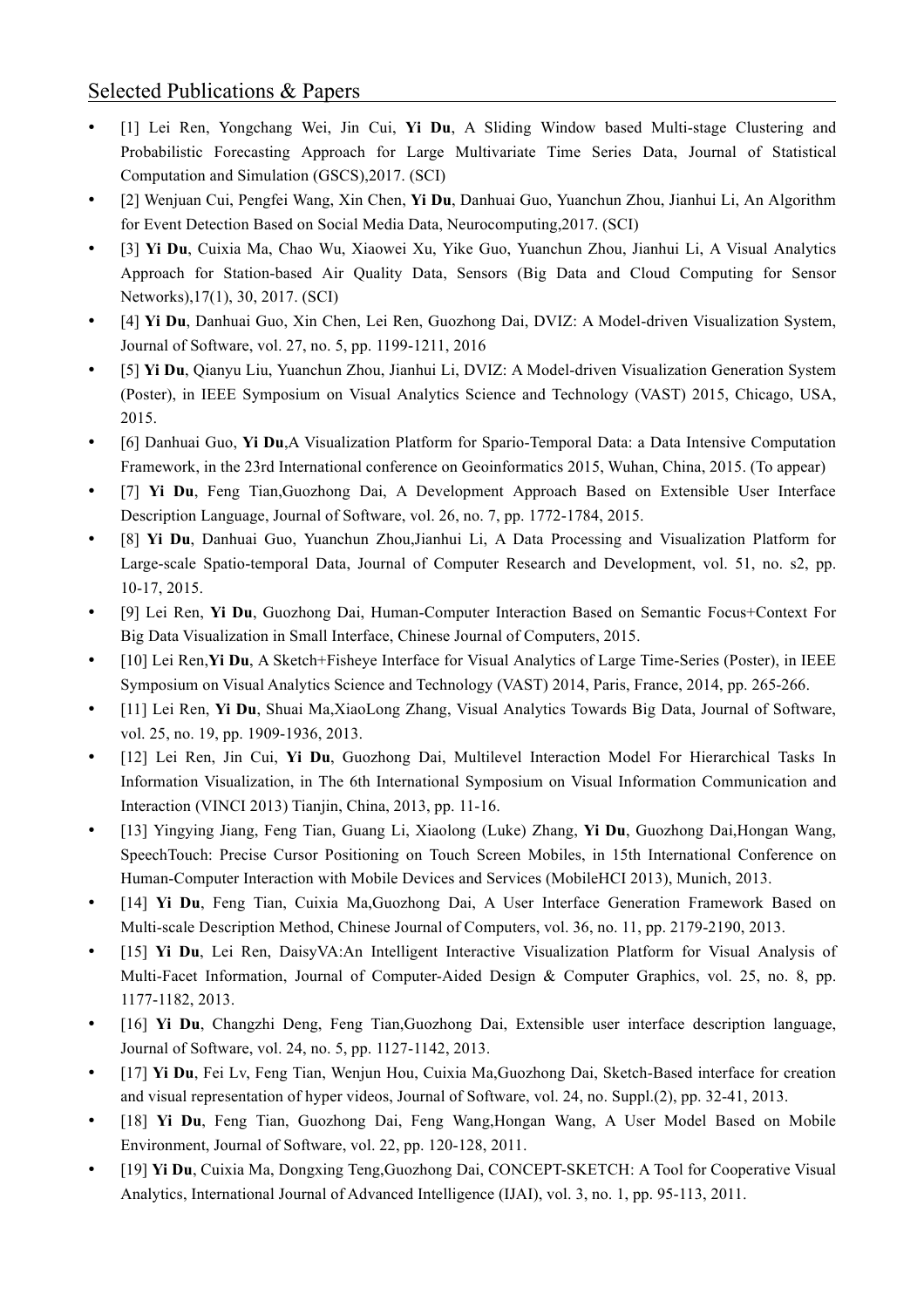#### Patents

- A spatio-temporal lead/lag correlation visualization method. **Yi Du**, Yuanchun Zhou, Jianhui Li. App. No. 201610694753.6
- A visualization method on spatio-temporal lead/lag correlation based on Theme River. **Yi Du**, Yuanchun Zhou, Jianhui Li. App. No. 201610640243.0
- A spatio-temporal lead/lag correlation calculation method based on meteorological data. **Yi Du**, Wenjuan Cui, Yuanchun Zhou, Jianhui Li. App. No.2016104650296
- A spatial clustering medhod based on time series correlation. **Yi Du**, Wenjuan Cui, Fei Lv, Yuanchun Zhou, Jianhui Li. App. No. 201610404636.1
- A dispatch method of spatio-temporal data service based on access heat. Danhuai Guo, **Yi Du**, Yuanchun Zhou, Jianhui Li. App. No. 2014108485284
- A visualization development method and platform based on web environment. **Yi Du**, Danhuai Guo, Yuanchun Zhou, Jianhui Li. App. No. 2014108493971
- A interactive spatial scene search method. Danhuai Guo, **Yi Du**, Yuanchun Zhou, Jianhui Li. App. No. 201310682924X

#### Selected Research Projects

- **Study on the method of interactive spatio-temporal data visualization based on Overview+Detail Knowledge Innovation Program of Chinese Academy of Sciences (leader, 2015-2016)**
- **Study on the method of model driven mass space-time data visualization development**

#### **National Natural Science Foundation of China (leader,2015-2017)**

Research and application of comprehensive evaluation over cities

Science and Technology Service Network Initiative (STS) (project participant)

- Virtual management technology and system of domain specific cloud computing
	- Informatization project of CAS (project participant)
- Research on services of large spatio-temporal data faced to emergency

National Natural Science Foundation of China (project participant)

Research on Metaphor-based Interactive Learning Environment for Children

National Natural Science Foundation of China (project participant)

Personal information management research for more equipment

National Natural Science Foundation of China (project participant)

#### Software Corprights

- Spatio-temporal visual analytics system of epidemic disease. Reg. No. :2015SRBJ0246
- Online visualization system based on taxi data. Reg. No. :2015SRBJ0205
- Satallite visualization system based on lla.. Reg. No. :2014SRBJ0295

#### Social Activities

- Member of CCF、ACM and ACM SIGCHI CHINA Chapter
- Reviewer of Journal of Computer Application (In Chinese)
- PC member of ISMC 2016 (The 2016 International Simulation Multi-Conference)
- Reviewer of Challenge of Visual Analytics at ChinaVis 2016
- Member of Gephi Open Research Network